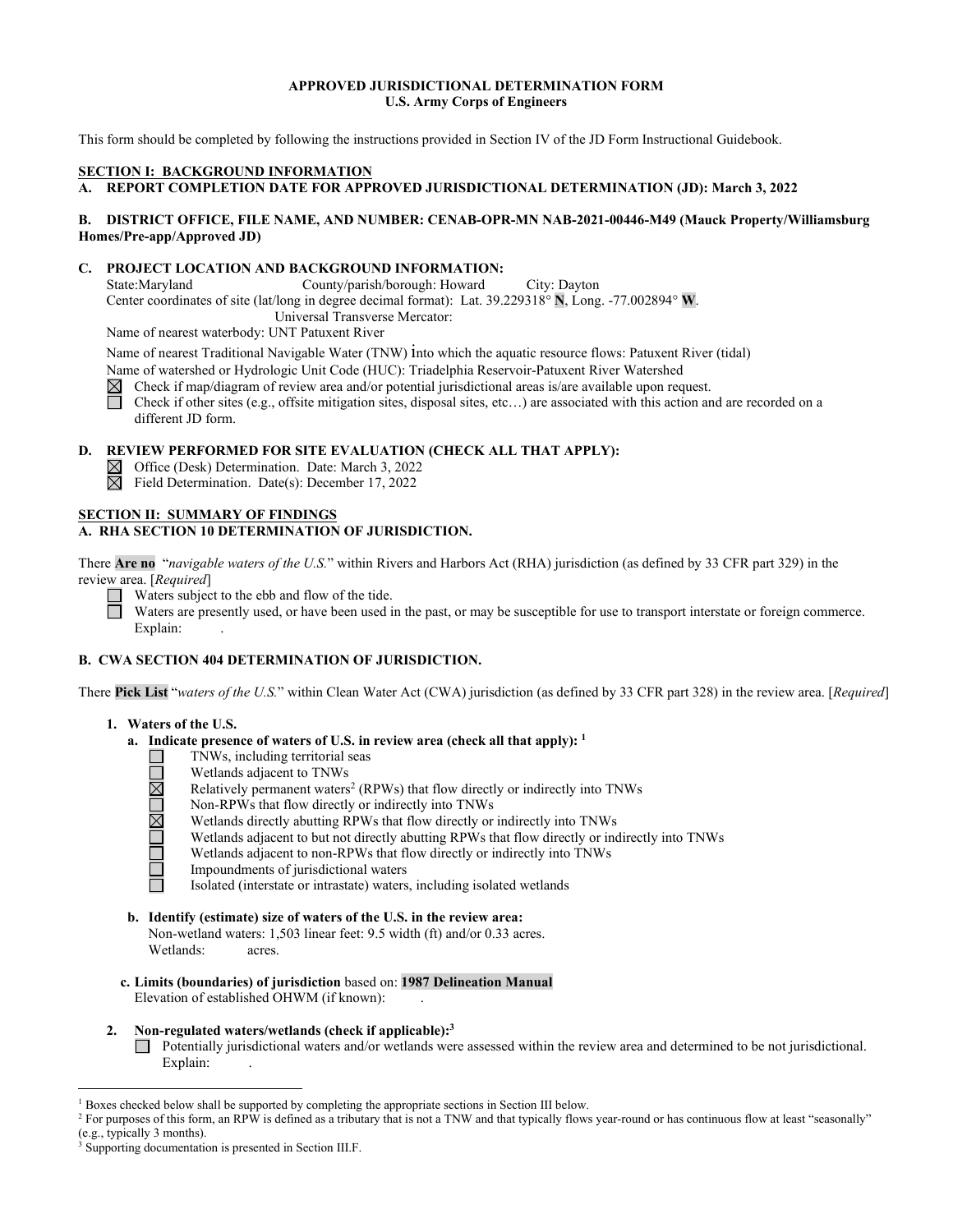## **SECTION III: CWA ANALYSIS**

### **A. TNWs AND WETLANDS ADJACENT TO TNWs**

**The agencies will assert jurisdiction over TNWs and wetlands adjacent to TNWs. If the aquatic resource is a TNW, complete Section III.A.1 and Section III.D.1. only; if the aquatic resource is a wetland adjacent to a TNW, complete Sections III.A.1 and 2 and Section III.D.1.; otherwise, see Section III.B below**.

**1. TNW** 

Identify TNW:

Summarize rationale supporting determination: .

#### **2. Wetland adjacent to TNW**

Summarize rationale supporting conclusion that wetland is "adjacent": .

# **B. CHARACTERISTICS OF TRIBUTARY (THAT IS NOT A TNW) AND ITS ADJACENT WETLANDS (IF ANY):**

**This section summarizes information regarding characteristics of the tributary and its adjacent wetlands, if any, and it helps determine whether or not the standards for jurisdiction established under Rapanos have been met.** 

**The agencies will assert jurisdiction over non-navigable tributaries of TNWs where the tributaries are "relatively permanent waters" (RPWs), i.e. tributaries that typically flow year-round or have continuous flow at least seasonally (e.g., typically 3 months). A wetland that directly abuts an RPW is also jurisdictional. If the aquatic resource is not a TNW, but has year-round (perennial) flow, skip to Section III.D.2. If the aquatic resource is a wetland directly abutting a tributary with perennial flow, skip to Section III.D.4.**

**A wetland that is adjacent to but that does not directly abut an RPW requires a significant nexus evaluation. Corps districts and EPA regions will include in the record any available information that documents the existence of a significant nexus between a relatively permanent tributary that is not perennial (and its adjacent wetlands if any) and a traditional navigable water, even though a significant nexus finding is not required as a matter of law.**

**If the waterbody4 is not an RPW, or a wetland directly abutting an RPW, a JD will require additional data to determine if the waterbody has a significant nexus with a TNW. If the tributary has adjacent wetlands, the significant nexus evaluation must consider the tributary in combination with all of its adjacent wetlands. This significant nexus evaluation that combines, for analytical purposes, the tributary and all of its adjacent wetlands is used whether the review area identified in the JD request is the tributary, or its adjacent wetlands, or both. If the JD covers a tributary with adjacent wetlands, complete Section III.B.1 for the tributary, Section III.B.2 for any onsite wetlands, and Section III.B.3 for all wetlands adjacent to that tributary, both onsite and offsite. The determination whether a significant nexus exists is determined in Section III.C below.**

**1. Characteristics of non-TNWs that flow directly or indirectly into TNW**

**(i) General Area Conditions:**

Watershed size: **Pick List Drainage** area: Average annual rainfall: 45.1 inches Average annual snowfall: inches

# **(ii) Physical Characteristics:**

(a) Relationship with TNW: Tributary flows directly into TNW.  $\boxtimes$  Tributary flows through 2 tributaries before entering TNW.

Project waters are **30 (or more)** river miles from TNW. Project waters are **Pick List** river miles from RPW. Project waters are **30 (or more)** aerial (straight) miles from TNW. Project waters are **Pick List** aerial (straight) miles from RPW. Project waters cross or serve as state boundaries. Explain:

Identify flow route to TNW5: A seasonal tributary (identified as stream S-2 on the Corps Area of Review map) flows south from the northwest corner of the property for 100 linear feet and confluences with a perennial stream that flows an

<sup>4</sup> Note that the Instructional Guidebook contains additional information regarding swales, ditches, washes, and erosional features generally and in the arid West.

<sup>5</sup> Flow route can be described by identifying, e.g., tributary a, which flows through the review area, to flow into tributary b, which then flows into TNW.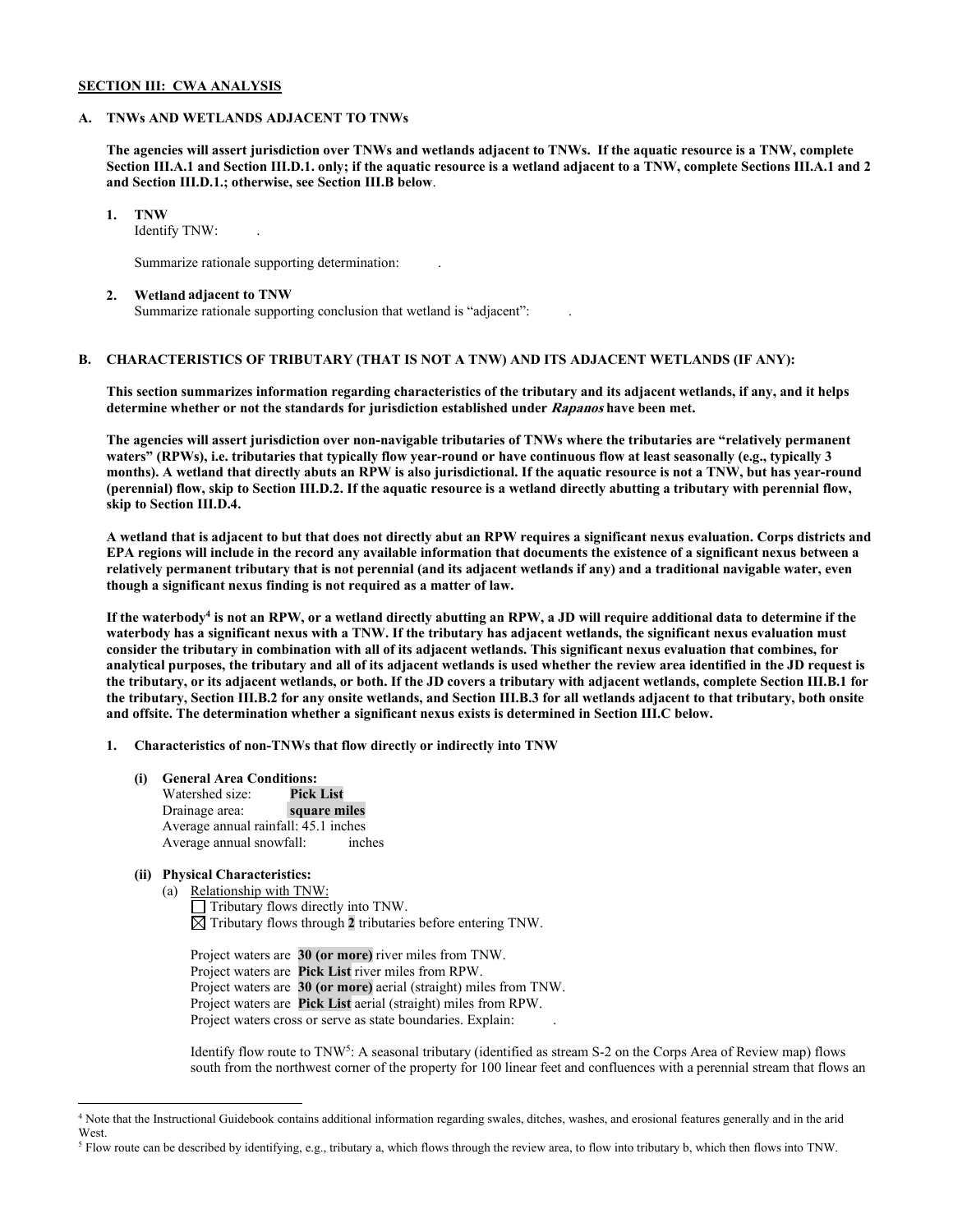additional 1,400 linear feet to the southern boundary of the property. Off-site, the stream flows for approximately 4,000 linear before discharging into the Tridelphia Reservoir/Patuxent River. The Patuxent River flows to the southeast for approximately 50 miles before becoming a tidal, navigable waterway. Tributary stream order, if known: The tributary is a first-order stream.

(b) General Tributary Characteristics (check all that apply):

| <b>Tributary</b> is:            | $\boxtimes$ Natural                                                                               |
|---------------------------------|---------------------------------------------------------------------------------------------------|
|                                 | Artificial (man-made). Explain:                                                                   |
|                                 | Manipulated (man-altered). Explain:                                                               |
|                                 | <b>Tributary</b> properties with respect to top of bank (estimate):                               |
| Average width:                  | feet                                                                                              |
| Average depth:                  | feet                                                                                              |
| Average side slopes: Pick List. |                                                                                                   |
|                                 | Primary tributary substrate composition (check all that apply):                                   |
| $\bowtie$ Silts                 | ⊠ Sands<br>Concrete                                                                               |
| Cobbles                         | Muck<br>$\boxtimes$ Gravel                                                                        |
| <b>Bedrock</b>                  | $\boxtimes$ Vegetation. Type/% cover: Tree roots serving as grade controls along the channel bed. |
| Other. Explain:                 | ٠                                                                                                 |

Tributary condition/stability [e.g., highly eroding, sloughing banks]. Explain: The upper half of the seasonal tributary is currently in a moderately stable condition with relatively low bank heights. An active headcut and sediment deposition were observed as the tribut

|     | e tributary nears its confluence with the perennial stream<br>Presence of run/riffle/pool complexes. Explain: A riffle-pool sequence was observed within the tributary.                                                                                                                                                                                                                                                                   |                                           |                                                                                                                                                                                                                                                             |
|-----|-------------------------------------------------------------------------------------------------------------------------------------------------------------------------------------------------------------------------------------------------------------------------------------------------------------------------------------------------------------------------------------------------------------------------------------------|-------------------------------------------|-------------------------------------------------------------------------------------------------------------------------------------------------------------------------------------------------------------------------------------------------------------|
|     | Tributary geometry: Relatively straight<br>Tributary gradient (approximate average slope):                                                                                                                                                                                                                                                                                                                                                | $\frac{0}{0}$                             |                                                                                                                                                                                                                                                             |
| (c) | Flow:<br>Tributary provides for: Seasonal flow<br>Estimate average number of flow events in review area/year: 20 (or greater)<br>Describe flow regime:<br>Other information on duration and volume:                                                                                                                                                                                                                                       |                                           |                                                                                                                                                                                                                                                             |
|     | Surface flow is: Pick List. Characteristics:                                                                                                                                                                                                                                                                                                                                                                                              |                                           |                                                                                                                                                                                                                                                             |
|     | Subsurface flow: No. Explain findings:<br>$\Box$ Dye (or other) test performed:                                                                                                                                                                                                                                                                                                                                                           |                                           |                                                                                                                                                                                                                                                             |
|     | Tributary has (check all that apply):<br>$\boxtimes$ Bed and banks<br>$\boxtimes$ OHWM <sup>6</sup> (check all indicators that apply):<br>clear, natural line impressed on the bank<br>changes in the character of soil<br>shelving<br>vegetation matted down, bent, or absent<br>$\boxtimes$ leaf litter disturbed or washed away<br>$\boxtimes$ sediment deposition<br>water staining<br>other (list):<br>Discontinuous OHWM.7 Explain: | $\boxtimes$<br>$\boxtimes$<br>$\boxtimes$ | the presence of litter and debris<br>destruction of terrestrial vegetation<br>the presence of wrack line<br>sediment sorting<br>scour<br>multiple observed or predicted flow events<br>abrupt change in plant community                                     |
|     | High Tide Line indicated by:<br>oil or scum line along shore objects<br>fine shell or debris deposits (foreshore)<br>physical markings/characteristics<br>tidal gauges<br>other (list):                                                                                                                                                                                                                                                   |                                           | If factors other than the OHWM were used to determine lateral extent of CWA jurisdiction (check all that apply):<br>Mean High Water Mark indicated by:<br>survey to available datum;<br>physical markings;<br>vegetation lines/changes in vegetation types. |
|     | (iii) Chemical Characteristics:                                                                                                                                                                                                                                                                                                                                                                                                           |                                           |                                                                                                                                                                                                                                                             |

<sup>6</sup> A natural or man-made discontinuity in the OHWM does not necessarily sever jurisdiction (e.g., where the stream temporarily flows underground, or where the OHWM has been removed by development or agricultural practices). Where there is a break in the OHWM that is unrelated to the waterbody's flow regime (e.g., flow over a rock outcrop or through a culvert), the agencies will look for indicators of flow above and below the break. 7 Ibid.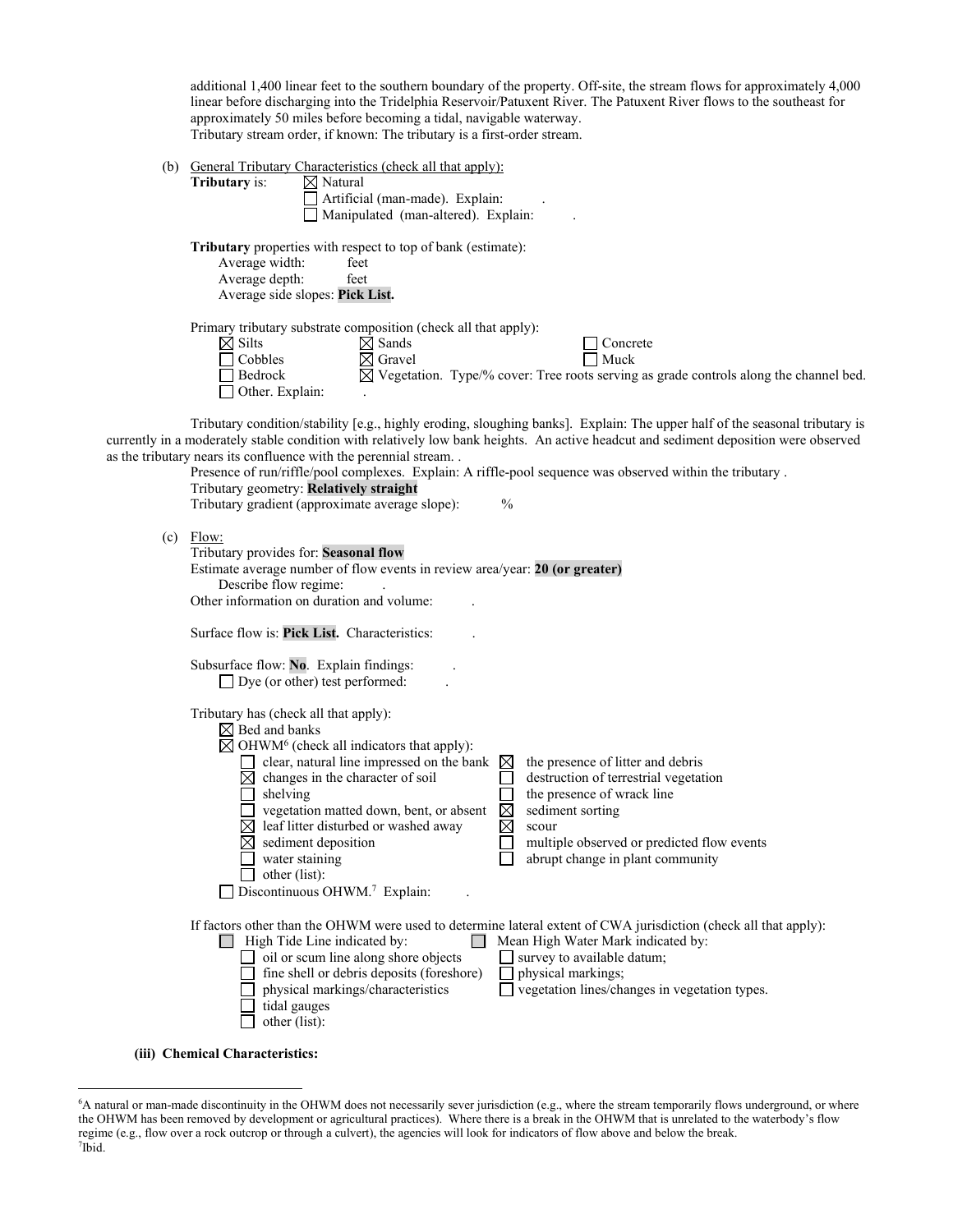Characterize tributary (e.g., water color is clear, discolored, oily film; water quality; general watershed characteristics, etc.). Explain: The water appears clear. Some evidence of iron floc is present where the tributary is abutted by wetland. Identify specific pollutants, if known: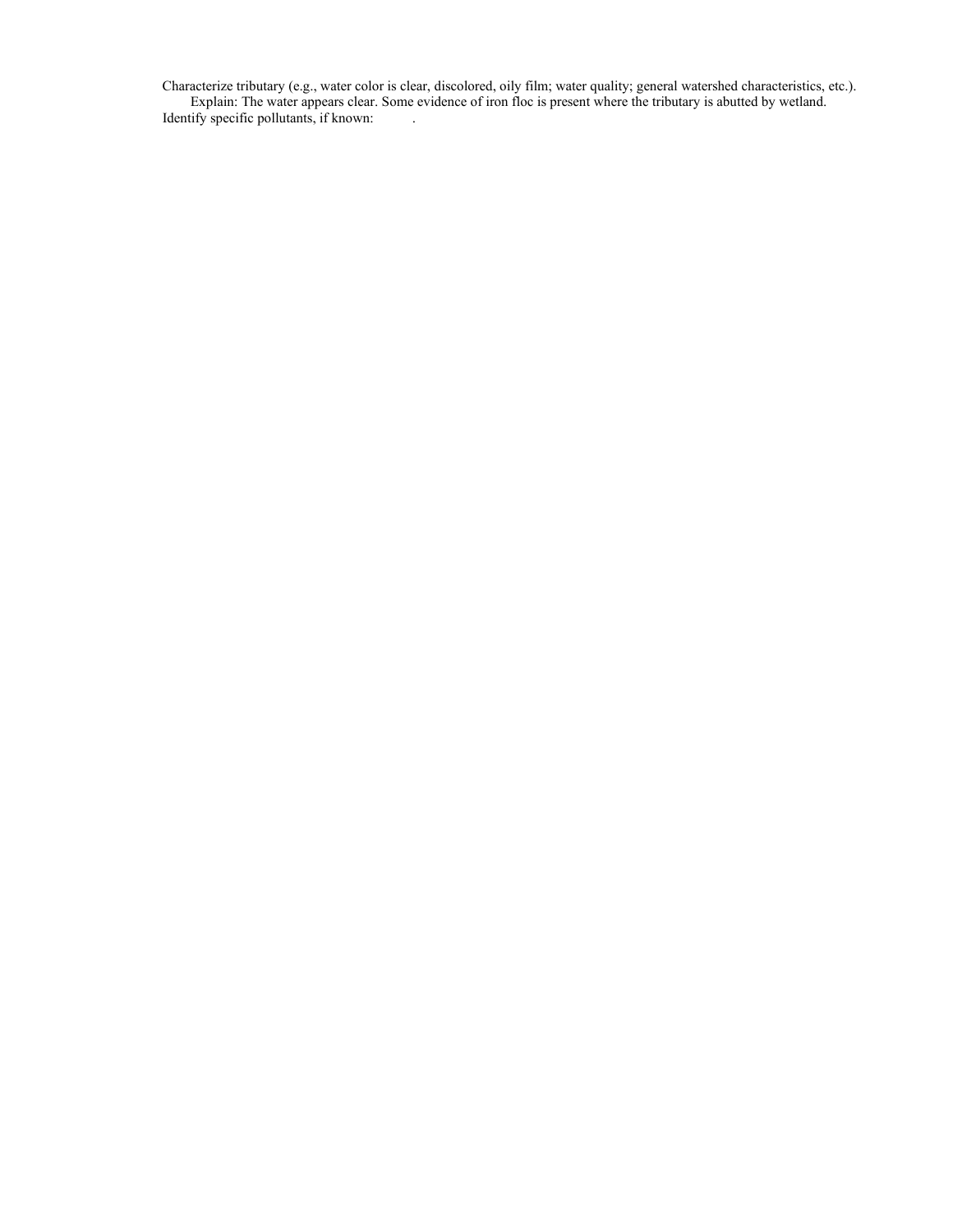## **(iv) Biological Characteristics. Channel supports (check all that apply):**

 $\boxtimes$  Riparian corridor. Characteristics (type, average width): The tributary has approximately 100 feet of densely forested riparian corridor on either side for its entire length.

 $\boxtimes$  Wetland fringe. Characteristics: A palustrine forested wetland (PFO) exhibiting all three wetland characteristics, i.e. soils, hydrology, and vegetation directly abuts (i.e. touches) the seasonal tributary.

- Habitat for:
	- Federally Listed species. Explain findings: .
	- Fish/spawn areas. Explain findings: .
	- Other environmentally-sensitive species. Explain findings: .
	- Aquatic/wildlife diversity. Explain findings: .

#### **2. Characteristics of wetlands adjacent to non-TNW that flow directly or indirectly into TNW**

#### **(i) Physical Characteristics:**

- (a) General Wetland Characteristics:
	- Properties:
		- Wetland size:0.05 acres

Wetland type. Explain: The wetland is a palustrine forested system (PFO) that exhibits all three wetland characteristics, i.e. soils, hydrology, and vegetation. The wetland features trees with buttressed roots, microtopography, and stained leaves. Hydrology within the wetland appears to be driven by seepage from valley slopes to the north and west. Wetland quality. Explain: The wetland exists in an area of mature, undisturbed forest, and appears to be of fair

quality.

Project wetlands cross or serve as state boundaries. Explain: .

(b) General Flow Relationship with Non-TNW: Flow is: **Pick List**. Explain: Seasonal flow.

> Surface flow is**: Pick List**  Characteristics:

Subsurface flow: **Yes**. Explain findings: Some evidence of iron floc was observed in the abutting stream channel, likely indicating groundwater discharge.

 $\Box$  Dye (or other) test performed:

- (c) Wetland Adjacency Determination with Non-TNW:
	- $\boxtimes$  Directly abutting

 $\Box$  Not directly abutting

- Discrete wetland hydrologic connection. Explain:
- Ecological connection. Explain:
- $\Box$  Separated by berm/barrier. Explain:

## (d) Proximity (Relationship) to TNW

Project wetlands are **30 (or more)** river miles from TNW. Project waters are **30 (or more)** aerial (straight) miles from TNW. Flow is from: **Pick List.** Estimate approximate location of wetland as within the **Pick List** floodplain.

### **(ii) Chemical Characteristics:**

Characterize wetland system (e.g., water color is clear, brown, oil film on surface; water quality; general watershed characteristics; etc.). Explain: No standing water was observed in the wetland, however water within the abutting stream contained some iron floc.

Identify specific pollutants, if known: No pollutants observed.

### **(iii) Biological Characteristics. Wetland supports (check all that apply):**

 $\boxtimes$  Riparian buffer. Characteristics (type, average width): The wetland has a forested riparian buffer of at least 100 feet on all sides.

 $\boxtimes$  Vegetation type/percent cover. Explain: The wetland is dominated by hydrophitic vegetation. Trees provide complete canopy coverage.

Habitat for:

- Federally Listed species. Explain findings: .
	- Fish/spawn areas. Explain findings: ...
- Other environmentally-sensitive species. Explain findings: .
- $\Box$  Aquatic/wildlife diversity. Explain findings:
- **3. Characteristics of all wetlands adjacent to the tributary (if any)**

All wetland(s) being considered in the cumulative analysis: **1**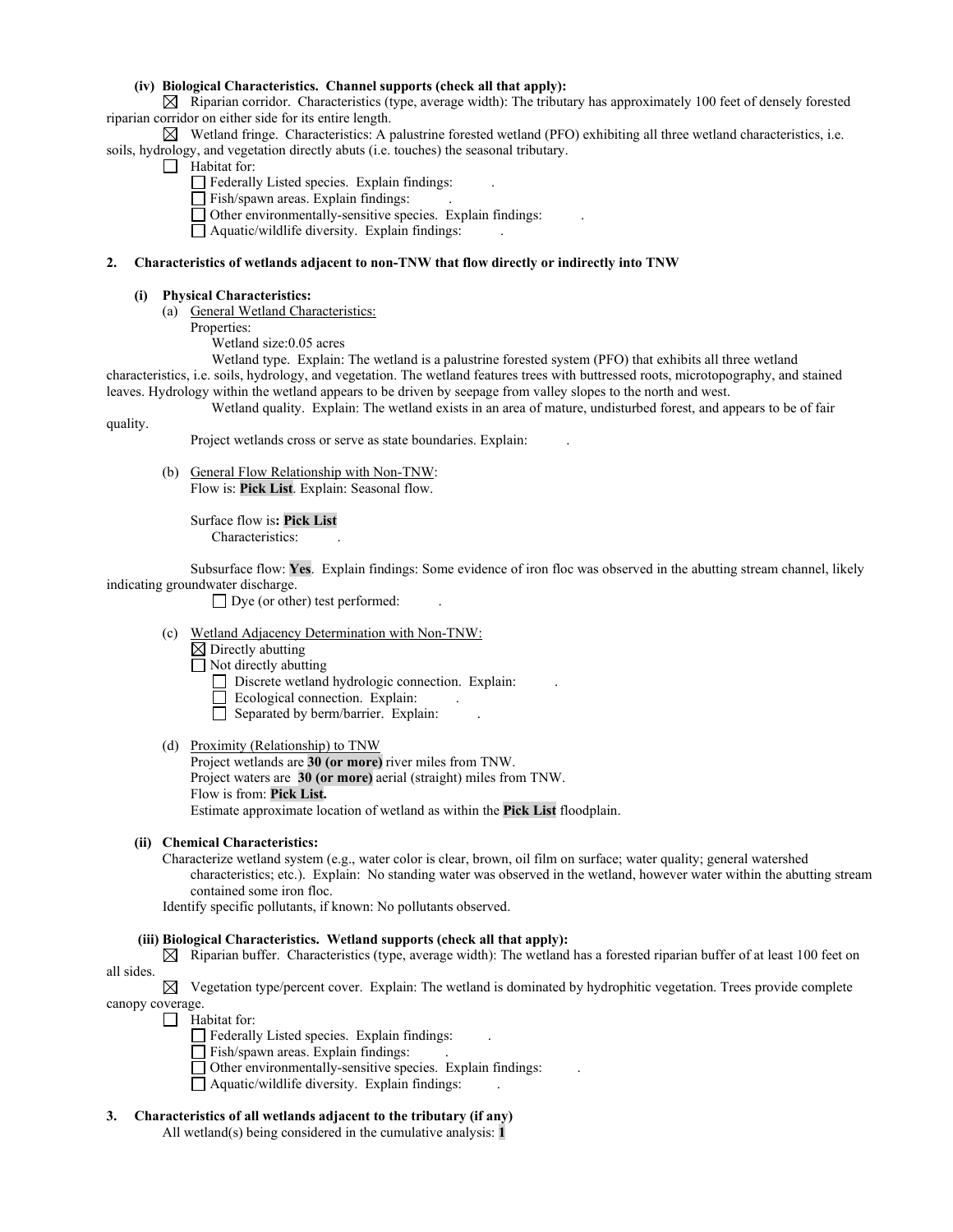Approximately ( ) acres in total are being considered in the cumulative analysis.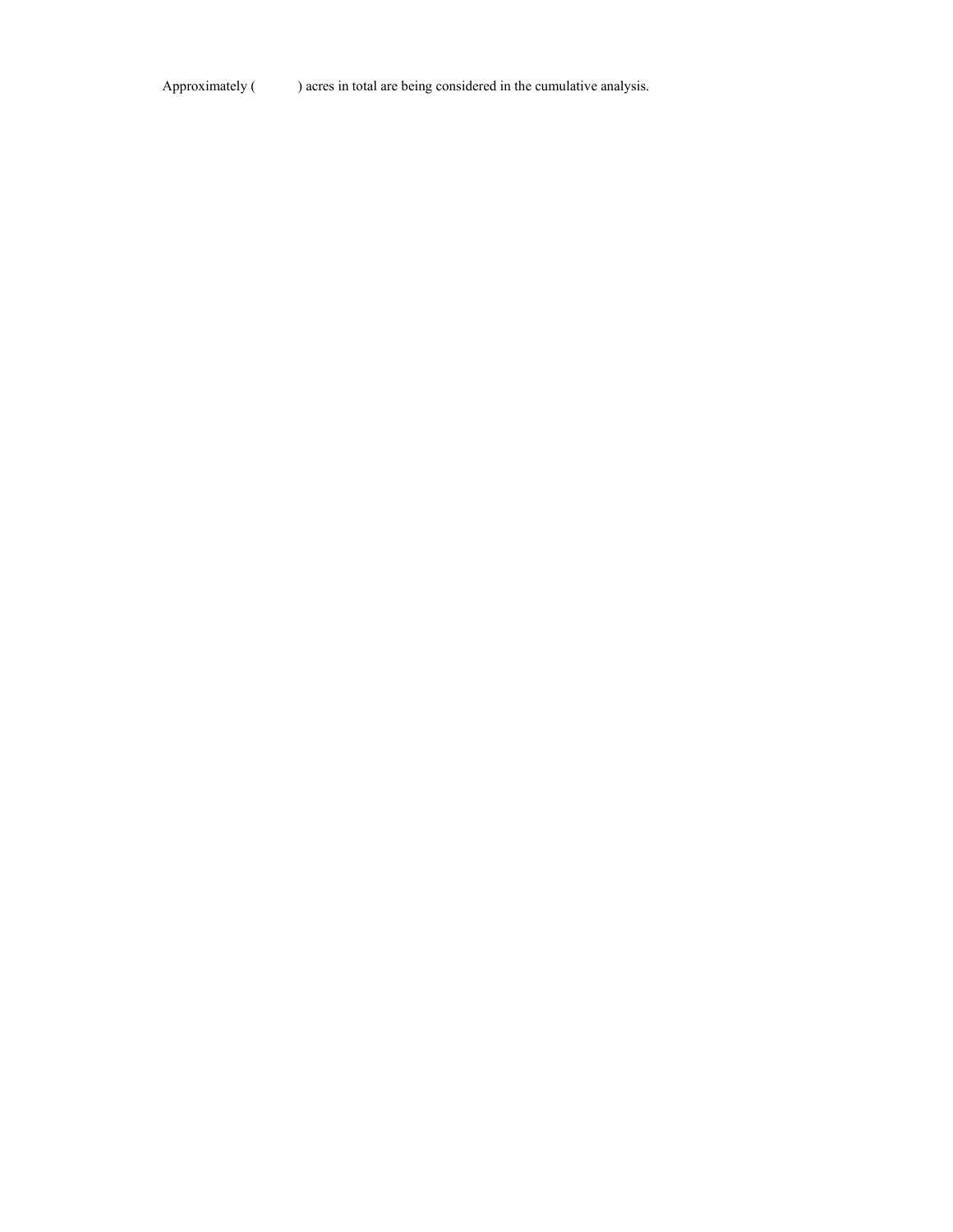For each wetland, specify the following:

| Directly abuts? $(Y/N)$ | Size (in acres) | Directly abuts? $(Y/N)$ | Size (in acres) |
|-------------------------|-----------------|-------------------------|-----------------|
| Wetland W-3 Y           | 0.05            |                         |                 |

Summarize overall biological, chemical and physical functions being performed: The wetland provides functions including nutrient processing, flow attenuation, and habitat for terrestrial species .

## **C. SIGNIFICANT NEXUS DETERMINATION**

**A significant nexus analysis will assess the flow characteristics and functions of the tributary itself and the functions performed by any wetlands adjacent to the tributary to determine if they significantly affect the chemical, physical, and biological integrity of a TNW. For each of the following situations, a significant nexus exists if the tributary, in combination with all of its adjacent wetlands, has more than a speculative or insubstantial effect on the chemical, physical and/or biological integrity of a TNW. Considerations when evaluating significant nexus include, but are not limited to the volume, duration, and frequency of the flow of water in the tributary and its proximity to a TNW, and the functions performed by the tributary and all its adjacent wetlands. It is not appropriate to determine significant nexus based solely on any specific threshold of distance (e.g. between a tributary and its adjacent wetland or between a tributary and the TNW). Similarly, the fact an adjacent wetland lies within or outside of a floodplain is not solely determinative of significant nexus.** 

#### **Draw connections between the features documented and the effects on the TNW, as identified in the** *Rapanos* **Guidance and discussed in the Instructional Guidebook. Factors to consider include, for example:**

- Does the tributary, in combination with its adjacent wetlands (if any), have the capacity to carry pollutants or flood waters to TNWs, or to reduce the amount of pollutants or flood waters reaching a TNW?
- Does the tributary, in combination with its adjacent wetlands (if any), provide habitat and lifecycle support functions for fish and other species, such as feeding, nesting, spawning, or rearing young for species that are present in the TNW?
- Does the tributary, in combination with its adjacent wetlands (if any), have the capacity to transfer nutrients and organic carbon that support downstream foodwebs?
- Does the tributary, in combination with its adjacent wetlands (if any), have other relationships to the physical, chemical, or biological integrity of the TNW?

## **Note: the above list of considerations is not inclusive and other functions observed or known to occur should be documented below:**

- **1. Significant nexus findings for non-RPW that has no adjacent wetlands and flows directly or indirectly into TNWs.** Explain findings of presence or absence of significant nexus below, based on the tributary itself, then go to Section III.D: .
- **2. Significant nexus findings for non-RPW and its adjacent wetlands, where the non-RPW flows directly or indirectly into TNWs.** Explain findings of presence or absence of significant nexus below, based on the tributary in combination with all of its adjacent wetlands, then go to Section III.D: .
- **3. Significant nexus findings for wetlands adjacent to an RPW but that do not directly abut the RPW.** Explain findings of presence or absence of significant nexus below, based on the tributary in combination with all of its adjacent wetlands, then go to Section III.D:

## **D. DETERMINATIONS OF JURISDICTIONAL FINDINGS. THE SUBJECT WATERS/WETLANDS ARE (CHECK ALL THAT APPLY):**

- **1. TNWs and Adjacent Wetlands.** Check all that apply and provide size estimates in review area:  $\Box$  **TNWs:** linear feet width (ft), Or, acres.  $width (ft), Or, \narepsilon.$ Wetlands adjacent to TNWs: acres.
- **2. RPWs that flow directly or indirectly into TNWs.**
	- $\boxtimes$  Tributaries of TNWs where tributaries typically flow year-round are jurisdictional. Provide data and rationale indicating that tributary is perennial: Surface flow was observed in the perennial tributary (Stream S-1 on the attached Area of Review map) during a December 17, 2021 site visit. The stream exhibits bed and bank as well as ordinary high water mark (OHWM) indicators including sediment sorting, riffle-pool sequences, and wrack lines. The stream flows off the property to the south and confluences with the Tridelphia Reservoir/Patuxent River. The Patuxent River flows approximately 50 miles to the southeast before becoming a navigable, tidal river (TNW). USGS Stream Stats shows that the stream has a drainage area of appoximately 0.19 square miles. The perennial stream is shown on NWI mapping, USDA NRCS soil survey, and as a blue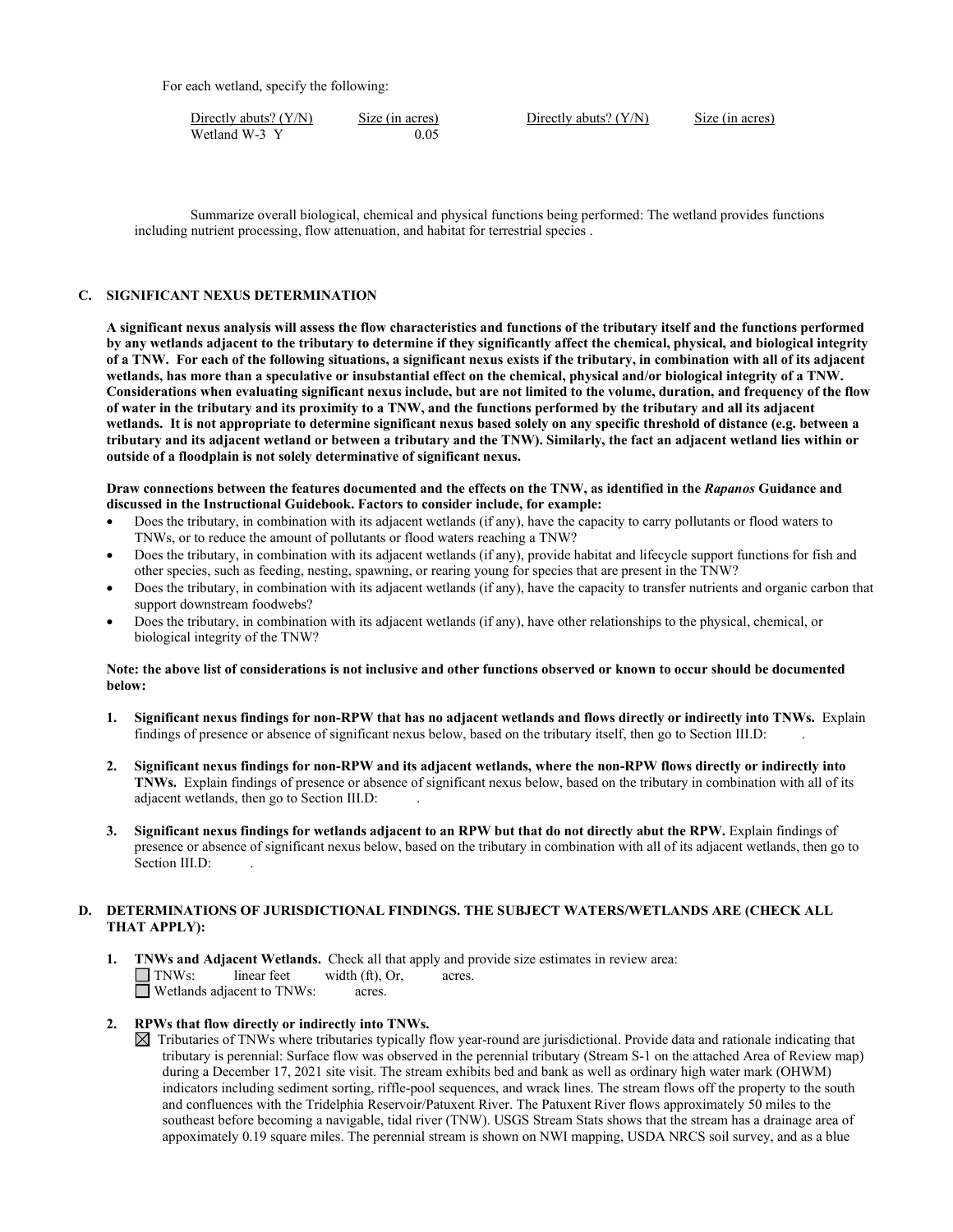line on the USGS National Hydroography Dataset. The stream is also mapped as a Use IV waterway by the Maryland Department of the Environment (COMAR 26.08.02.08) .

| $\boxtimes$ Tributaries of TNW where tributaries have continuous flow "seasonally" (e.g., typically three months each year) are |
|---------------------------------------------------------------------------------------------------------------------------------|
| jurisdictional. Data supporting this conclusion is provided at Section III.B. Provide rationale indicating that tributary flows |
| seasonally: Surface flow was observed within the seasonal tributary (Stream S-2 on the attached Area of Review map) at a        |
| field visit on December 17, 2021. Photos provided by the consultant show the tributary with surface flow on June 21, 2021.      |
| The stream exhibits bed and bank as well as ordinary high water mark (OHWM) indicators including sediment sorting, scour,       |
| and presence of litter and debris. Additionally, groundwater discharge from a PFO wetland directly abutting (i.e. touching) the |
| tributary was observed. The first-order tributary flows southwest and confluences with the unnamed perennial tributary          |
| described above.                                                                                                                |

Provide estimates for jurisdictional waters in the review area (check all that apply):

- Tributary waters: **1,503** linear feet **9.5** width (ft).
	- Other non-wetland waters: acres.
		- Identify type(s) of waters: .

## **3. Non-RPWs8 that flow directly or indirectly into TNWs.**

Waterbody that is not a TNW or an RPW, but flows directly or indirectly into a TNW, and it has a significant nexus with a TNW is jurisdictional. Data supporting this conclusion is provided at Section III.C.

Provide estimates for jurisdictional waters within the review area (check all that apply):

Tributary waters: linear feet width (ft).

**<u>I</u>** Other non-wetland waters: acres. Identify type(s) of waters: **.**

# **4. Wetlands directly abutting an RPW that flow directly or indirectly into TNWs.**

- $\boxtimes$  Wetlands directly abut RPW and thus are jurisdictional as adjacent wetlands.
	- $\boxtimes$  Wetlands directly abutting an RPW where tributaries typically flow year-round. Provide data and rationale indicating that tributary is perennial in Section III.D.2, above. Provide rationale indicating that wetland is directly abutting an RPW: **During the site visit on December 17, 2021, four palustrine forested wetlands (PFO) exhibiting all three wetland characteristics, i.e. soils, hydrology, and vegetation were observed along the unnamed perennial tributary to the Patuxent River within the Corps Area of Review. All four wetland areas are directly abutting (i.e. touching) the stream channel. Wetlands W-1, W-4, and W-5 (as identified on the attached Area of Review map) drain south to the tributary. Wetland W-2 drains east to the tributary. Observed drainage patterns are supported by slopes shown USGS topographic maps. Groundwater discharge from each these wetlands to the stream channel was observed, i.e. Wetlands W-1, W-2, W-4, W-5 have a direct hydrologic connection.**
	- $\boxtimes$  Wetlands directly abutting an RPW where tributaries typically flow "seasonally." Provide data indicating that tributary is seasonal in Section III.B and rationale in Section III.D.2, above. Provide rationale indicating that wetland is directly abutting an RPW: During the site visit on December 17, 2021, a palustrine forested wetland (PFO) exhibiting all three wetland characteristics, i.e. soils, hydrology, and vegetation was observed along the seasonal tributary to the Patuxent River within the Corps Area of Review. Wetland W-3 (as identified on the attached Area of Review map) drains west to the seasonal tributary. This drainage pattern is supported by the slopes shown on USGS topographic mapping.

Provide acreage estimates for jurisdictional wetlands in the review area: **0.38** acres.

## **5. Wetlands adjacent to but not directly abutting an RPW that flow directly or indirectly into TNWs.**

 $\Box$  Wetlands that do not directly abut an RPW, but when considered in combination with the tributary to which they are adjacent and with similarly situated adjacent wetlands, have a significant nexus with a TNW are jurisidictional. Data supporting this conclusion is provided at Section III.C.

Provide acreage estimates for jurisdictional wetlands in the review area: acres.

- **6. Wetlands adjacent to non-RPWs that flow directly or indirectly into TNWs.** 
	- Wetlands adjacent to such waters, and have when considered in combination with the tributary to which they are adjacent and  $\Box$ with similarly situated adjacent wetlands, have a significant nexus with a TNW are jurisdictional. Data supporting this conclusion is provided at Section III.C.

Provide estimates for jurisdictional wetlands in the review area: acres.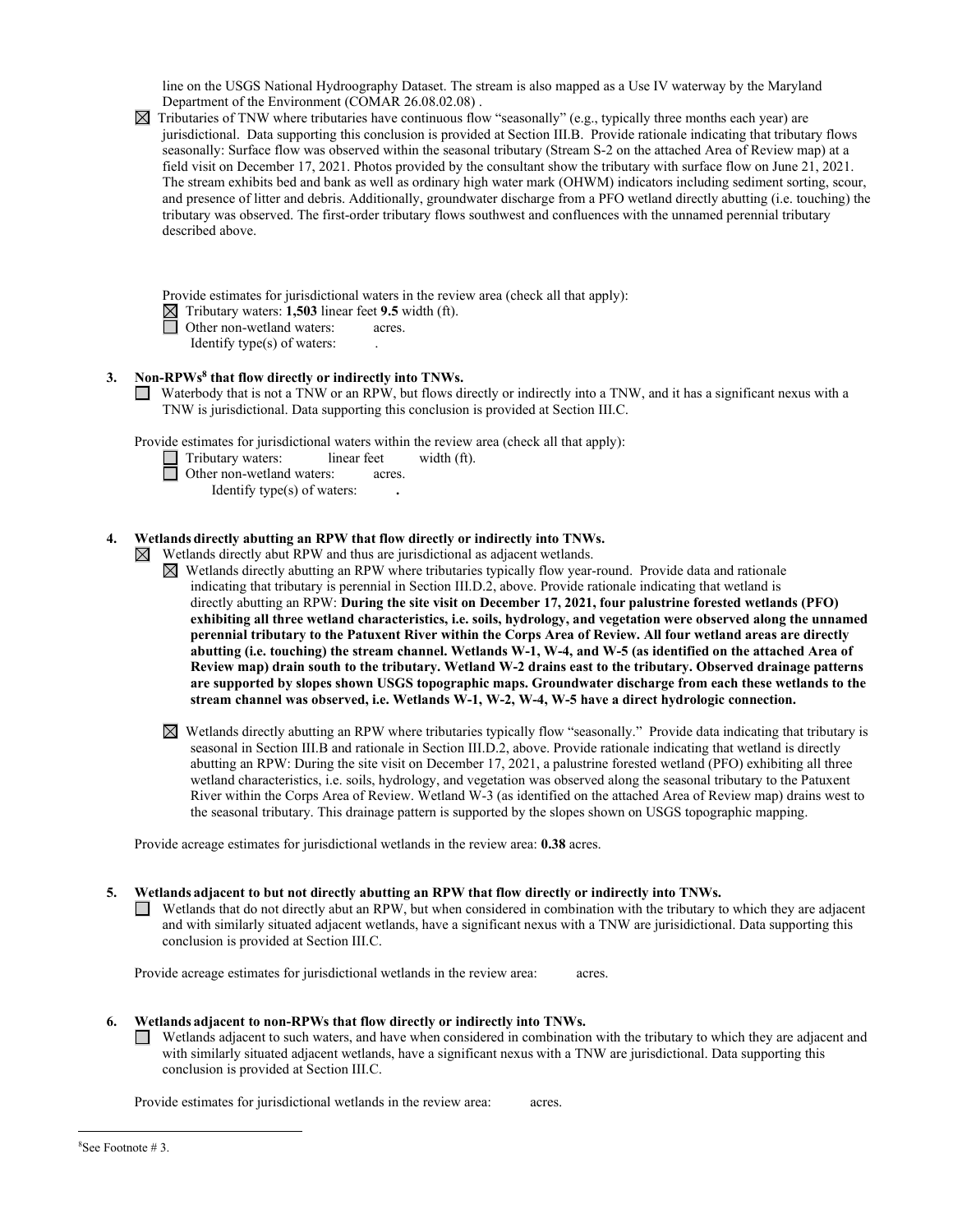|    | Impoundments of jurisdictional waters. <sup>9</sup><br>7.<br>As a general rule, the impoundment of a jurisdictional tributary remains jurisdictional.<br>Demonstrate that impoundment was created from "waters of the U.S.," or<br>Demonstrate that water meets the criteria for one of the categories presented above (1-6), or<br>Demonstrate that water is isolated with a nexus to commerce (see E below).                                                                                                                                                                                                                                                                                                               |
|----|------------------------------------------------------------------------------------------------------------------------------------------------------------------------------------------------------------------------------------------------------------------------------------------------------------------------------------------------------------------------------------------------------------------------------------------------------------------------------------------------------------------------------------------------------------------------------------------------------------------------------------------------------------------------------------------------------------------------------|
| E. | ISOLATED [INTERSTATE OR INTRA-STATE] WATERS, INCLUDING ISOLATED WETLANDS, THE USE,<br>DEGRADATION OR DESTRUCTION OF WHICH COULD AFFECT INTERSTATE COMMERCE, INCLUDING ANY<br>SUCH WATERS (CHECK ALL THAT APPLY): <sup>10</sup><br>which are or could be used by interstate or foreign travelers for recreational or other purposes.<br>from which fish or shellfish are or could be taken and sold in interstate or foreign commerce.<br>which are or could be used for industrial purposes by industries in interstate commerce.<br>Interstate isolated waters. Explain:<br>Other factors. Explain:                                                                                                                         |
|    | Identify water body and summarize rationale supporting determination:                                                                                                                                                                                                                                                                                                                                                                                                                                                                                                                                                                                                                                                        |
|    | Provide estimates for jurisdictional waters in the review area (check all that apply):<br>Tributary waters:<br>linear feet<br>width (ft).<br>Other non-wetland waters:<br>acres.<br>Identify type(s) of waters:<br>Wetlands:<br>acres.                                                                                                                                                                                                                                                                                                                                                                                                                                                                                       |
| F. | NON-JURISDICTIONAL WATERS, INCLUDING WETLANDS (CHECK ALL THAT APPLY):<br>If potential wetlands were assessed within the review area, these areas did not meet the criteria in the 1987 Corps of Engineers<br>Wetland Delineation Manual and/or appropriate Regional Supplements.<br>Review area included isolated waters with no substantial nexus to interstate (or foreign) commerce.<br>Prior to the Jan 2001 Supreme Court decision in "SWANCC," the review area would have been regulated based solely on the<br>$\perp$<br>"Migratory Bird Rule" (MBR).<br>Waters do not meet the "Significant Nexus" standard, where such a finding is required for jurisdiction. Explain:<br>Other: (explain, if not covered above): |
|    | Provide acreage estimates for non-jurisdictional waters in the review area, where the sole potential basis of jurisdiction is the MBR<br>factors (i.e., presence of migratory birds, presence of endangered species, use of water for irrigated agriculture), using best professional<br>judgment (check all that apply):<br>Non-wetland waters (i.e., rivers, streams):<br>linear feet<br>width (ft).<br>Lakes/ponds:<br>acres.<br>Other non-wetland waters:<br>acres. List type of aquatic resource:<br>Wetlands: acres.                                                                                                                                                                                                   |
|    | Provide acreage estimates for non-jurisdictional waters in the review area that do not meet the "Significant Nexus" standard, where such<br>a finding is required for jurisdiction (check all that apply):<br>Non-wetland waters (i.e., rivers, streams):<br>linear feet,<br>width (ft).<br>Lakes/ponds:<br>acres.<br>Other non-wetland waters:<br>acres. List type of aquatic resource:<br>Wetlands:<br>acres.                                                                                                                                                                                                                                                                                                              |

## **SECTION IV: DATA SOURCES.**

**A. SUPPORTING DATA. Data reviewed for JD (check all that apply -** checked items shall be included in case file and, where checked and requested, appropriately reference sources below):

 $\boxtimes$  Maps, plans, plots or plat submitted by or on behalf of the applicant/consultant: Citation: Mauck Property Waters of the U.S.

(Inlcuding Wetlands) Delineation Report, dated July 22, 2021.

 $\boxtimes$  Data sheets prepared/submitted by or on behalf of the applicant/consultant.

 $\boxtimes$  Office concurs with data sheets/delineation report.

<sup>&</sup>lt;sup>9</sup> To complete the analysis refer to the key in Section III.D.6 of the Instructional Guidebook.

<sup>&</sup>lt;sup>10</sup> Prior to asserting or declining CWA jurisdiction based solely on this category, Corps Districts will elevate the action to Corps and EPA HQ for **review consistent with the process described in the Corps/EPA** *Memorandum Regarding CWA Act Jurisdiction Following Rapanos.*